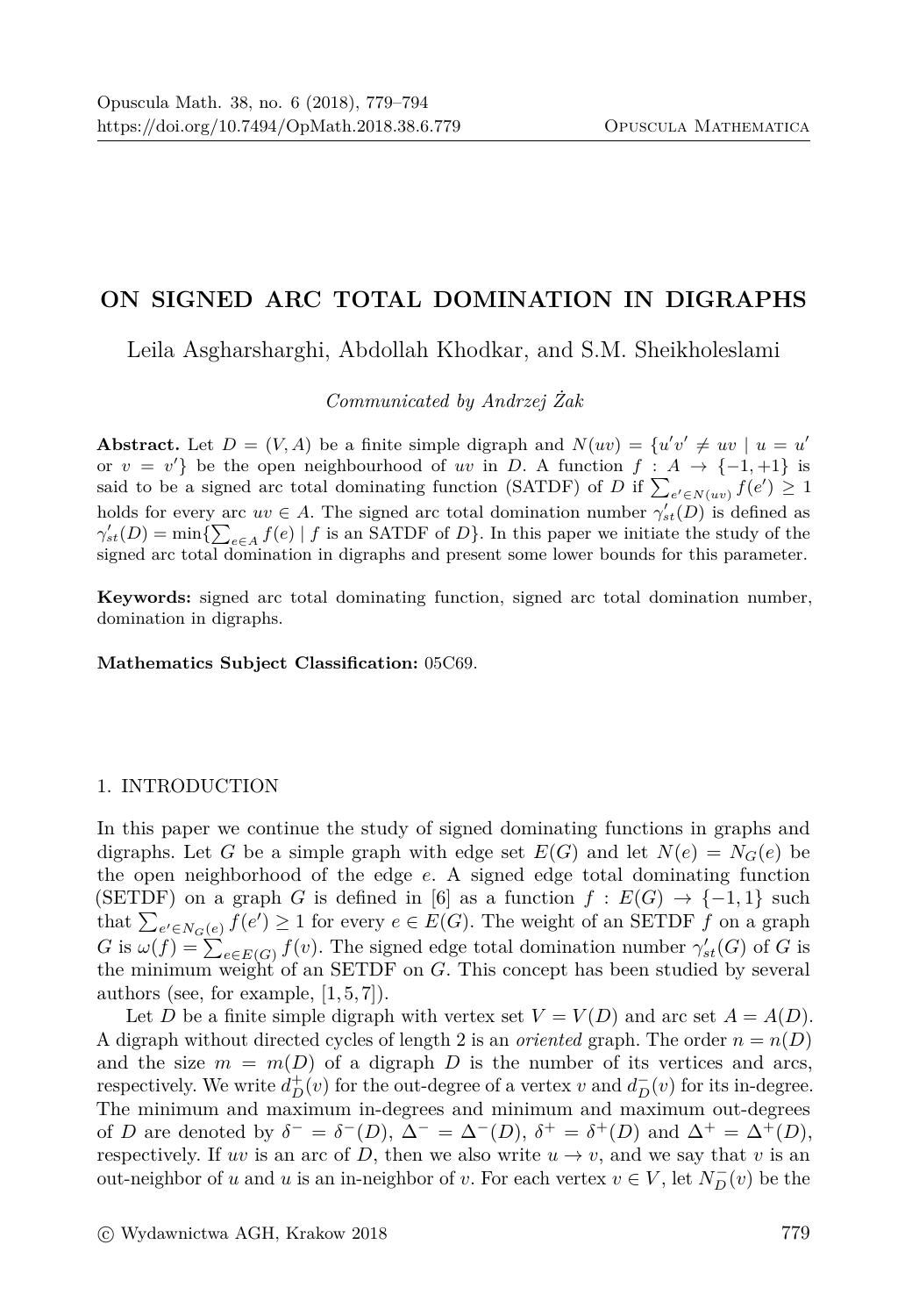in-neighbor set which consists of all vertices of D from which arcs go into v and  $N_D^+(v)$ be the out-neighbor set which consists of all vertices of  $D$  into which arcs go from  $v$ . The *degree* of a vertex u in D is defined by  $d_D(u) = d_D^+(u) + d_D^-(u)$  and the minimum degree of D is  $\delta(D) = \min\{d_D(u) \mid u \in V\}$ . If  $d_D(v) = 1$ , then we call v a pendant vertex in D. If  $X \subseteq V$ , then  $D[X]$  is the subdigraph induced by X. For every  $uv \in A$ , we define  $d_D(uv) = d_D^+(u) + d_D^-(v) - 2$  to be the degree of the arc uv in D. The minimum and maximum arc degrees of D are denoted by  $\delta' = \delta'(D)$  and  $\Delta' = \Delta'(D)$ , respectively. An arc of  $D$  is said to be a *pendant* arc if it is incident with a pendant vertex in D. For  $uv \in A$ , define  $N_D(uv) = N(uv) = \{u'v' \ne uv \mid u = u' \text{ or } v = v'\}$  as the open neighborhood of uv. An *orientation* of a graph  $G$  is a digraph obtained from  $G$  by replacing every edge of  $G$  with a directed edge.

For a real-valued function  $f: A(D) \to R$ , the weight of f is  $\omega(f) = \sum_{e \in A(D)} f(e)$ , and for  $S \subseteq A(D)$ , we define  $f(S) = \sum_{e \in A(D)} f(e)$ , so  $\omega(f) = f(A(D))$ . Consult [4] for the notation and terminology which are not defined here.

Recently, Meng [2] defined a *signed edge dominating function* (SEDF) on a digraph D as a function  $f: A \to \{-1,1\}$  such that  $\sum_{e' \in N[e]} f(e') \geq 1$  for every  $e \in A$ , where  $N[e] = N(e) \cup \{e\}$ . The signed edge domination number  $\gamma'_{s}(D)$  of D is the minimum weight of a signed edge dominating function on  $D$ . Following the ideas in [2] and [6], we initiate the study of signed arc total dominating functions in digraphs.

A function  $f: A \to \{-1, +1\}$  is called a *signed arc total dominating function* (SATDF) on a digraph D, if  $f(N(uv)) \ge 1$  for each arc  $uv \in A$ . The minimum of the values of  $\omega(f) = f(A)$ , taken over all SATDF f of D, is called the *signed arc total domination number* of D and denoted by  $\gamma'_{st}(D)$ . A  $\gamma'_{st}(D)$ -function is an SATDF on D of weight  $\gamma'_{st}(D)$ . Obviously,  $\gamma'_{st}(D)$  is defined only for digraphs D with  $\delta' \geq 1$ . In this note we initiate the study of the signed arc total domination in digraphs and present some (sharp) bounds for this parameter.

A nonempty digraph D with an SATDF f on D, denoted by  $(D, f)$ , is called a signed arc total digraph. Let  $(D, f)$  be a signed arc total digraph and let u be an arbitrary vertex in  $D$ , then define

$$
A^+(u^+, f) = \{ uv \in A \mid f(uv) = 1 \}, \quad A^-(u^+, f) = \{ uv \in A \mid f(uv) = -1 \},
$$
  
\n
$$
A^+(u^-, f) = \{ vu \in A \mid f(vu) = 1 \}, \quad A^-(u^-, f) = \{ vu \in A \mid f(vu) = -1 \},
$$
  
\n
$$
A_-(f) = \{ e \in A \mid f(e) = -1 \}, \quad f(u^+) = |A^+(u^+, f)| - |A^-(u^+, f)|,
$$
  
\n
$$
A_+(f) = \{ e \in A \mid f(e) = 1 \}, \quad f(u^-) = |A^+(u^-, f)| - |A^-(u^-, f)|.
$$

We make use of the following observations in this paper.

**Observation 1.1.** If f is an SATDF on a digraph  $D$  of size  $m$ , then

(a)  $\omega(f) = |A_+(f)| - |A_-(f)|$ , (b)  $m = |A_+(f)| + |A_-(f)|$ , (c)  $\gamma'_{st}(D) \equiv m \pmod{2}$ .

**Observation 1.2.** Let e be an arc with degree at most 2 in D. If f is an SATDF on D, then f assigns 1 to each arc of  $N(e)$ .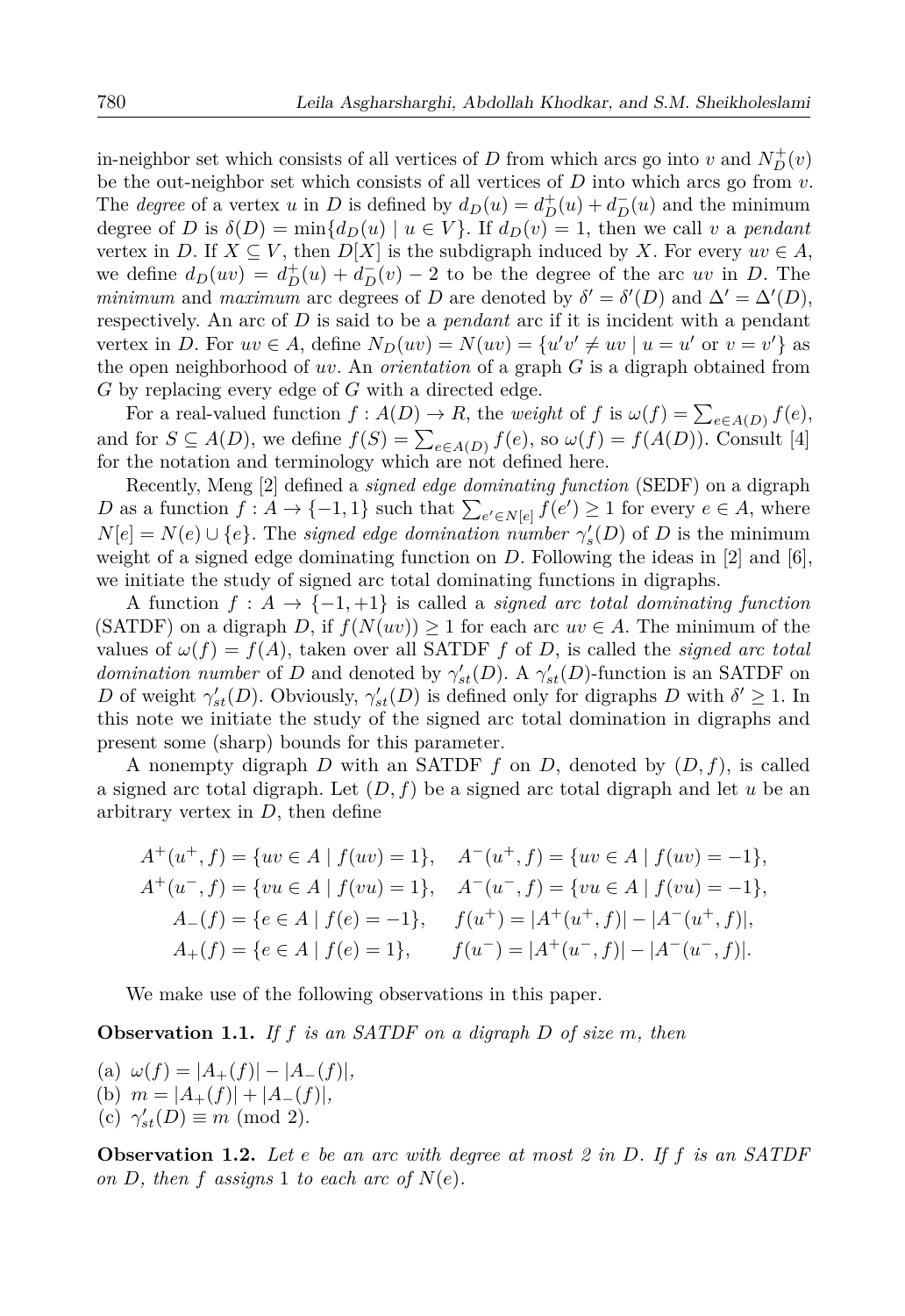For every arc  $e \in A$ , define

 $A_{odd} = \{e \in A \mid d_D(e) \text{ is odd}\}\$ and  $A_{even} = \{e \in A \mid d_D(e) \text{ is even}\}.$ 

Denote  $m_o = |A_{odd}|$  and  $m_e = |A_{even}|$ .

**Observation 1.3.** Let f be a signed arc total dominating function on D and  $e \in A$ . If  $e \in A_{odd}$ , then  $\sum_{e' \in N(e)} f(e') \geq 1$  and  $\sum_{e' \in N(e)} f(e') \geq 2$ , when  $e \in A_{even}$ .

A directed graph is called connected if replacing all of its arcs with undirected edges produces a connected (undirected) graph.

**Observation 1.4.** If  $D_1, D_2, \ldots, D_s$  be the components of D, then

$$
\gamma'_{st}(D) = \sum_{i=1}^{s} \gamma'_{st}(D_i). \tag{1.1}
$$

**Theorem 1.5.** Let D be a digraph of size m. Then  $\gamma'_{st}(D) = m$  if and only if for each arc  $e \in A(D)$  there is an arc  $e' \in N(e)$  such that  $d_D(e') \leq 2$ .

*Proof.* One side is clear by Observation 1.2. Let  $\gamma'_{st}(D) = m$ . Assume, to the contrary, there exists an arc  $e = uv \in A(D)$  such that for every  $e' \in N(e)$ ,  $d_D(e') \geq 3$ . It is easy to verify that the function  $f : A(D) \to \{-1,1\}$  that assigns  $-1$  to uv and  $+1$ to the remaining arcs, is an SATDF of D of weight  $m-2$ , and so  $\gamma'_{st}(D) \leq m-2$ , a contradiction. This completes the proof.  $\Box$ 

**Remark 1.6.** We remark that the signed edge total domination and signed arc total domination are not comparable. If  $D_1$  is an orientation of  $K_{1,4}$  such that  $d_{D_1}^+(w)$  $d_{D_1}^-(w)$ , where w is the central vertex of  $K_{1,4}$ , then  $\gamma'_{st}(D_1) = 4 > \gamma'_{st}(K_{1,4}) = 2$ . If  $D_2$  is an orientation of  $K_{2,2}$  such that  $\delta' \geq 1$ , then  $\gamma'_{st}(D_2) = \gamma'_{st}(K_{2,2}) = 4$ . Let  $U = \{u_1, u_2, u_3\}$  and  $V = \{v_1, v_2, v_3\}$  be the partite sets of  $K_{3,3}$  and let  $D_3$  be an orientation of  $K_{3,3}$  such that

$$
A(D_3) = \{u_1v_i, v_ju_2, u_3v_i, u_2v_1 \mid 1 \le i \le 3, 2 \le j \le 3\}.
$$

Define f on  $A(D_3)$  by  $f(u_1v_2) = f(u_3v_2) = -1$  and  $f(x) = 1$  otherwise. Obviously, f is an SATDF on  $D_3$  with weight 5. Thus  $\gamma'_{st}(D_3) < \gamma'_{st}(K_{3,3}) = 7$ .

## 2. BOUNDS ON THE SIGNED ARC TOTAL DOMINATION NUMBER

In this section, we present some lower bounds for the signed arc total domination number of a digraph  $D$ .

**Theorem 2.1.** For any digraph D of size  $m \geq 2$  and  $\delta' \geq 1$ ,

$$
\gamma'_{st}(D) \ge \max\{\delta' + 3 - m, \Delta' + 1 - m\}.
$$

Furthermore, this bound is sharp.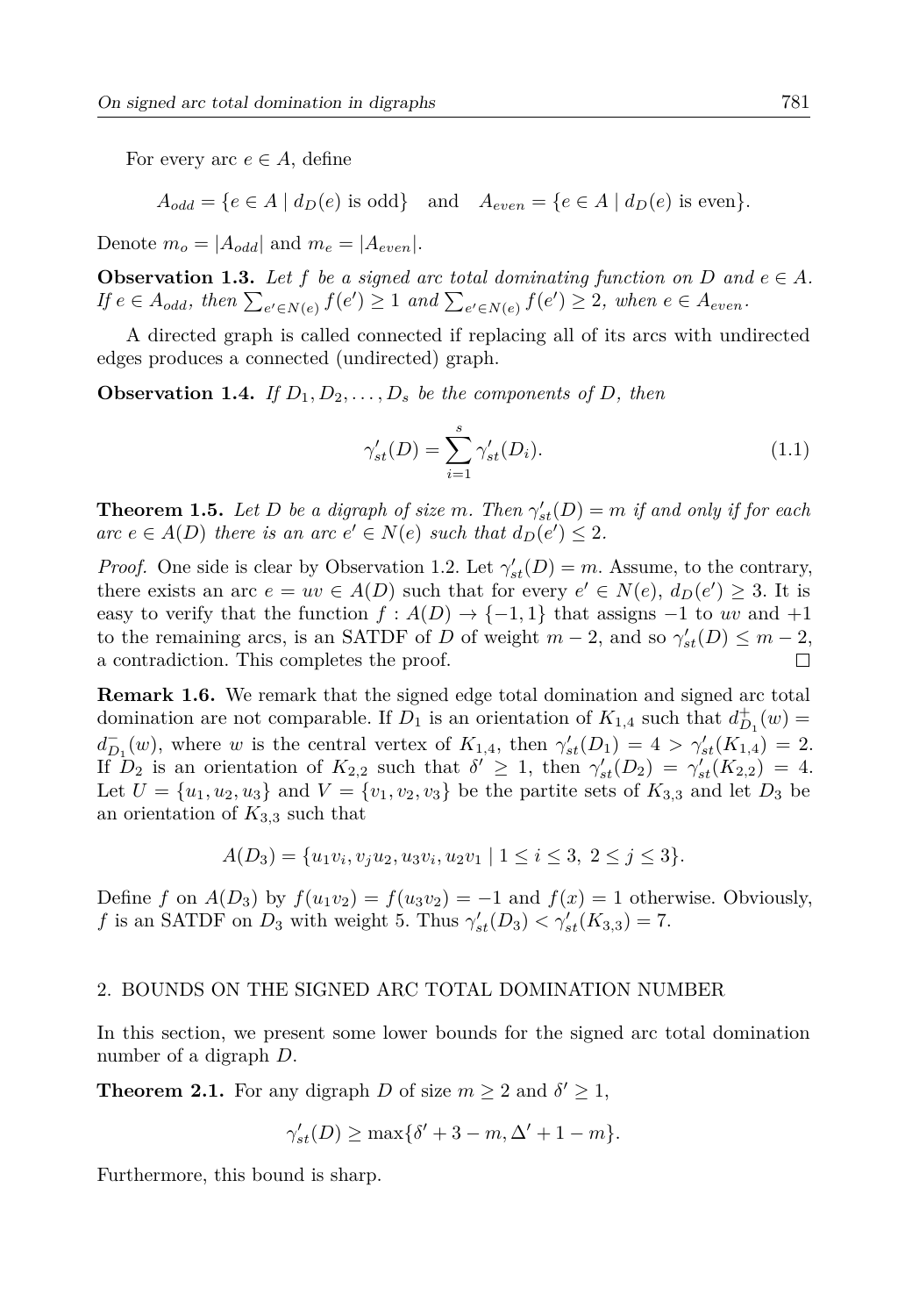*Proof.* Let f be an SATDF on D and let  $uv \in A$ . Then f assigns 1 to at least  $\lceil \frac{\delta' + 1}{2} \rceil$ arcs in  $N(uv)$ . Let  $u'v' \in N(uv)$  such that  $f(u'v') = 1$ . Also f assigns 1 to at least  $\lceil \frac{\delta'+1}{2} \rceil$  arcs in  $N(u'v')$ . Therefore

$$
|A_{-}(f)| \le m - \frac{\delta' + 1}{2} - 1,
$$

which implies that

$$
\gamma'_{st}(D) = |A_+(f)| - |A_-(f)| \ge \frac{\delta' + 1}{2} + 1 - \left(m - \frac{\delta' + 1}{2} - 1\right) = \delta' + 3 - m,
$$

as desired. Now let  $uv \in A(D)$  be an arc with maximum arc degree in D, then

$$
\frac{m + \gamma'_{st}(D)}{2} \ge |A_+(f)| \ge |A_+(f) \cap N(uv)| \ge \frac{\Delta' + 1}{2},
$$

and this leads to  $\gamma'_{st}(D) \geq \Delta' + 1 - m$ . If D is an orientation of  $K_{1,2}$  with central vertex v such that  $d_D^+(v) = 2$ , then obviously  $\gamma'_{st}(D) = 2 = \delta' + 3 - m$ .  $\Box$ 

**Theorem 2.2.** Let D be a digraph with order n and size  $m \geq 2$  with  $\delta' \geq 1$ . Then

$$
\gamma'_{st}(D) \ge \frac{m - (\Delta^+ - \delta^+)(n - \delta^-)(\Delta^- - 1) - (\Delta^- - \delta^-)(n - \delta^+)(\Delta^+ - 1)}{\Delta^+ + \Delta^- - 2}.
$$

*Proof.* Let f be a  $\gamma'_{st}(D)$ -function. We have

$$
\gamma'_{st}(D) = |A_+(f)| - |A_-(f)| = \sum_{u \in V} |A^+(u^+,f)| - \sum_{u \in V} |A^-(u^+,f)| = \sum_{u \in V} f(u^+). \tag{2.1}
$$

Similarly, we have

$$
\gamma'_{st}(D) = |A_+(f)| - |A_-(f)| = \sum_{u \in V} |A^+(u^-,f)| - \sum_{u \in V} |A^-(u^-,f)| = \sum_{u \in V} f(u^-). \tag{2.2}
$$

For an arbitrary  $uv \in A$ ,  $f(N(uv)) = f(u^+) + f(v^-) - 2f(uv) \ge 1$ . Therefore,

$$
m + 2\gamma'_{st}(D) \le \sum_{uv \in A} (f(u^+) + f(v^-) - 2f(uv)) + 2 \sum_{uv \in A} f(uv)
$$
  
= 
$$
\sum_{uv \in A} (f(u^+) + f(v^-)) = \sum_{u \in V} f(u^+) d_D^+(u) + \sum_{v \in V} f(v^-) d_D^-(v).
$$

Let

$$
B_{+}^{+} = \{ u \in V \mid f(u^{+}) \ge 1 \}, \quad B_{0}^{+} = \{ u \in V \mid f(u^{+}) = 0 \}, \quad B_{-}^{+} = \{ u \in V \mid f(u^{+}) \le -1 \},
$$
  

$$
B_{+}^{-} = \{ u \in V \mid f(u^{-}) \ge 1 \}, \quad B_{0}^{-} = \{ u \in V \mid f(u^{-}) = 0 \}, \quad B_{-}^{-} = \{ u \in V \mid f(u^{-}) \le -1 \}.
$$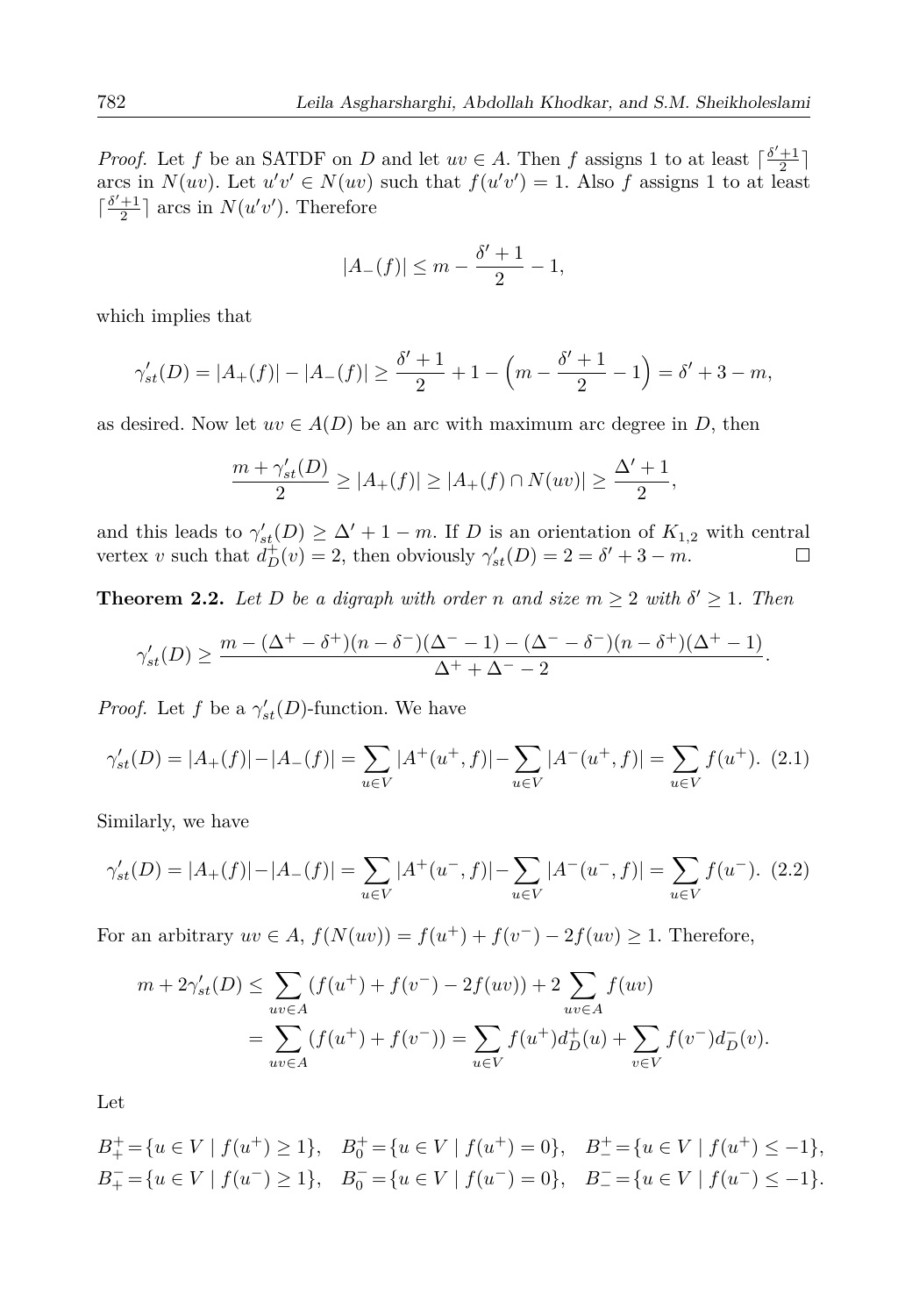Then by  $(2.1)–(2.3)$ , we have

 $\overline{m}$ 

$$
+ 2\gamma'_{st}(D) \leq \sum_{u \in V} f(u^+)d_D^+(u) + \sum_{v \in V} f(v^-)d_D^-(v)
$$
  
\n
$$
= \sum_{u \in B_+^+} f(u^+)d_D^+(u) + \sum_{u \in B_-^+} f(u^+)d_D^+(u)
$$
  
\n
$$
+ \sum_{v \in B_+^-} f(v^-)d_D^-(v) + \sum_{v \in B_-^-} f(v^-)d_D^-(v)
$$
  
\n
$$
\leq \Delta^+ \sum_{u \in B_+^+} f(u^+) + \delta^+ \sum_{u \in B_-^+} f(u^+)
$$
  
\n
$$
+ \Delta^- \sum_{v \in B_+^-} f(v^-) + \delta^- \sum_{v \in B_-^-} f(v^-)
$$
  
\n
$$
= \Delta^+ \sum_{u \in V} f(u^+) + (\delta^+ - \Delta^+) \sum_{u \in B_-^+} f(u^+)
$$
  
\n
$$
+ \Delta^- \sum_{v \in V} f(v^-) + (\delta^- - \Delta^-) \sum_{v \in B_-^-} f(v^-)
$$
  
\n
$$
= \Delta^+ \gamma'_{st}(D) + (\delta^+ - \Delta^+) \sum_{u \in B_-^+} f(u^+)
$$
  
\n
$$
+ \Delta^- \gamma'_{st}(D) + (\delta^- - \Delta^-) \sum_{v \in B_-^-} f(v^-).
$$

Hence

$$
(\Delta^{+} + \Delta^{-} - 2)\gamma'_{st}(D) \ge m + (\Delta^{+} - \delta^{+}) \sum_{u \in B_{-}^{+}} f(u^{+}) + (\Delta^{-} - \delta^{-}) \sum_{v \in B_{-}^{-}} f(v^{-}).
$$
\n(2.3)

For each  $u\in B_{-}^{+}$  and  $v\in N^{+}(u),$  we have  $v\in B_{+}^{-}\cup B_{0}^{-}.$  Since

$$
f(u^{+}) + f(v^{-}) - 2f(uv) \ge 1,
$$

it follows that

$$
\delta^+ \le |N^+(u)| \le |B_+^-| + |B_0^-| = n - |B_-^-|.
$$

Therefore

$$
|B_{-}^{-}| \leq n - \delta^{+}.\tag{2.4}
$$

Similarly, for each  $v\in B_{-}^{-}$  and  $u\in N^{-}(v),$  we have  $u\in B_{+}^{+}\cup B_{0}^{+},$  which implies

$$
|B_{-}^{+}| \le n - \delta^{-}.
$$
\n(2.5)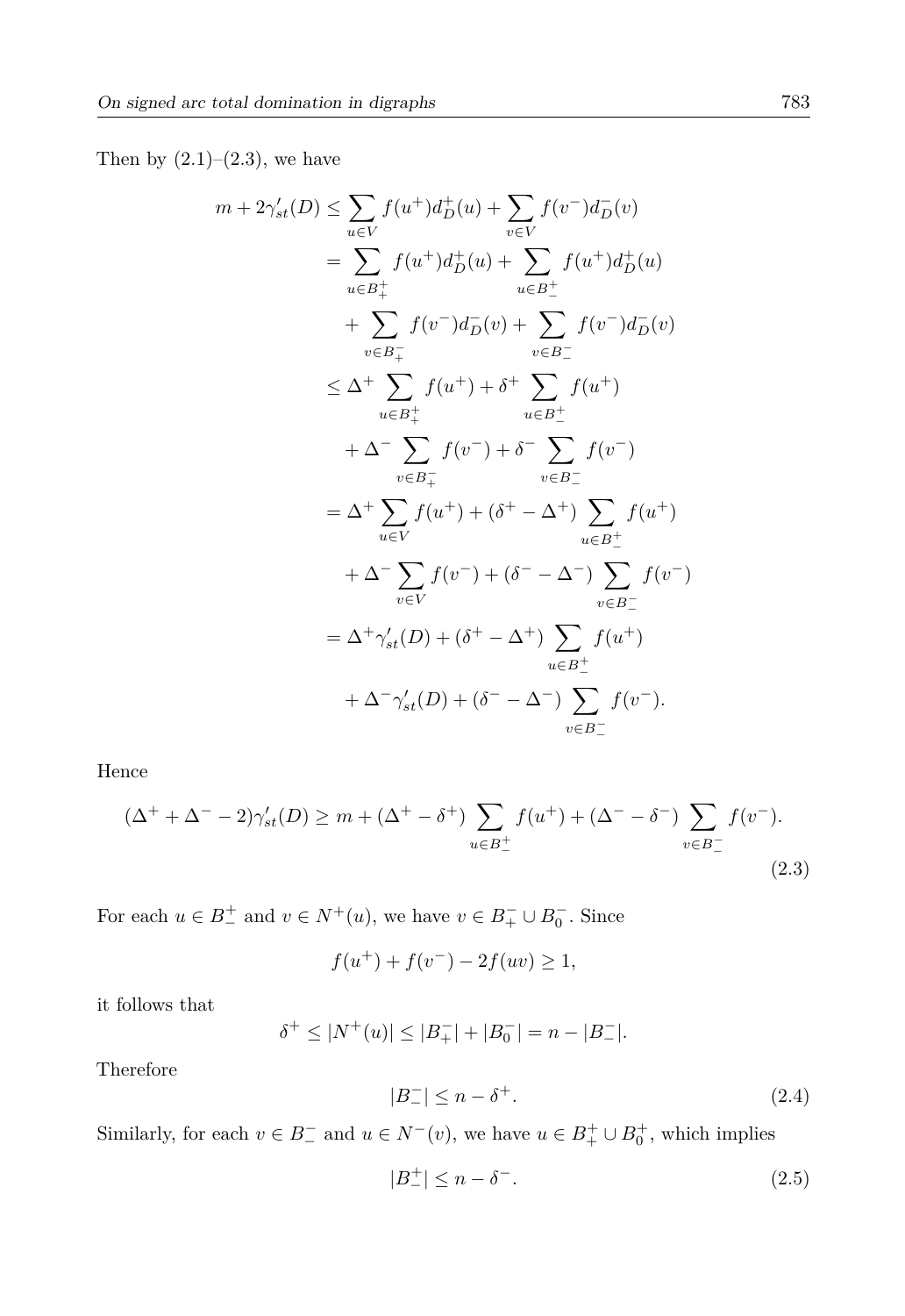On the other hand, for each  $u \in B_+^+$ , there must be a vertex  $v \in N^+(u)$  such that  $f(uv) = -1$ . Using this and the fact that  $f(u^{+}) + f(v^{-}) - 2f(uv) \geq 1$ , we get  $f(u^{+}) + f(v^{-}) \ge -1$ . Since  $f(v^{-}) \le \Delta^{-} - 2$ , we have

$$
f(u^+) \ge 1 - \Delta^-.
$$
\n<sup>(2.6)</sup>

Similarly, for each  $v \in B^-$ , we have

$$
f(v^-) \ge 1 - \Delta^+.
$$
\n<sup>(2.7)</sup>

 $\Box$ 

Applying  $(2.3)$ – $(2.7)$ , we obtain

$$
(\Delta^{+} + \Delta^{-} - 2)\gamma'_{st}(D) \ge m - (\Delta^{+} - \delta^{+})(n - \delta^{-})(\Delta^{-} - 1) - (\Delta^{-} - \delta^{-})(n - \delta^{+})(\Delta^{+} - 1)
$$

as desired.

A digraph D is regular if  $\Delta^+ = \delta^+ = \Delta^- = \delta^-$ . As an application of Proposition 2.2, we obtain a lower bound on the signed arc total domination number for  $r$ -regular digraphs.

**Corollary 2.3.** If D is an r-regular digraph of size m with  $r \geq 2$ , then

$$
\gamma'_{st}(D) \ge \left\lceil \frac{m}{2r-2} \right\rceil.
$$

**Theorem 2.4.** For any digraph  $D$  of order n and size m.

$$
\gamma'_{st}(D) \ge 2 \left[ \frac{m^2}{n(\Delta^+ + \Delta^- - 2)} - \frac{m_o}{2(\Delta^+ + \Delta^- - 2)} \right] - m
$$

*Proof.* Let f be a  $\gamma'_{st}(D)$ -function and let  $e = uv$  be an arc in D. If e is an arc of odd degree, then

$$
|N(e) \cap A_+(f)| \ge \frac{1}{2}(d_D^+(u) + d_D^-(v) - 1)
$$

and if  $e$  is an arc of even degree, then

$$
|N(e) \cap A_+(f)| \ge \frac{1}{2}(d_D^+(u) + d_D^-(v)).
$$

Thus

$$
\sum_{e \in A} |N(e) \cap A_{+}(f)| \geq \frac{1}{2} \sum_{uv \in A} (d_{D}^{+}(u) + d_{D}^{-}(v)) - \frac{1}{2}m_{o}
$$
  
=  $\frac{1}{2} \left( \sum_{u \in V} (d_{D}^{+}(u))^{2} + \sum_{v \in V} (d_{D}^{-}(v))^{2} \right) - \frac{1}{2}m_{o}$   
 $\geq \frac{1}{2n} \left[ \left( \sum_{u \in V} d_{D}^{+}(u) \right)^{2} + \left( \sum_{v \in V} d_{D}^{-}(v) \right)^{2} \right] - \frac{1}{2}m_{o} = \frac{m^{2}}{n} - \frac{m_{o}}{2}.$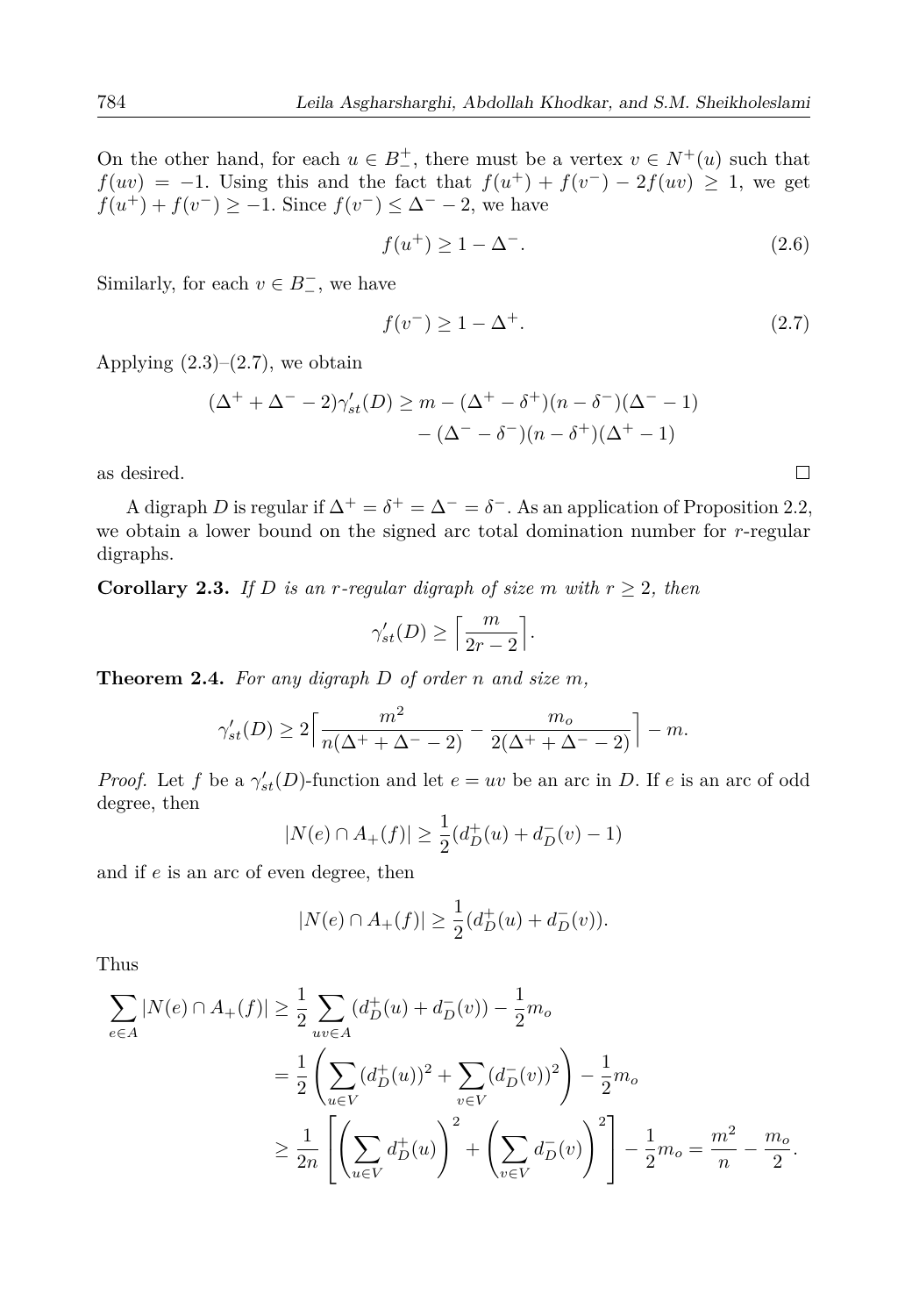On the other hand,

$$
(\Delta^{+} + \Delta^{-} - 2)|A_{+}(f)| \ge \sum_{e \in A_{+}(f)} |N(e)|
$$
  
= 
$$
\sum_{e \in A_{+}(f)} (|N(e) \cap A_{+}(f)| + |N(e) \cap A_{-}(f)|)
$$
  
= 
$$
\sum_{e \in A_{+}(f)} |N(e) \cap A_{+}(f)| + \sum_{e \in A_{+}(f)} |N(e) \cap A_{-}(f)|
$$
  
= 
$$
\sum_{e \in A_{+}(f)} |N(e) \cap A_{+}(f)| + \sum_{e \in A_{-}(f)} |N(e) \cap A_{+}(f)|
$$
  
= 
$$
\sum_{e \in A} |N(e) \cap A_{+}(f)| \ge \frac{m^{2}}{n} - \frac{m_{o}}{2}.
$$

Since  $\gamma'_{st}(D) = 2|A^+(f)| - m$ , we get

$$
\gamma'_{st}(D) \ge 2\left\lceil \frac{m^2}{n(\Delta^+ + \Delta^- - 2)} - \frac{m_o}{2(\Delta^+ + \Delta^- - 2)} \right\rceil - m.
$$

**Theorem 2.5.** Let  $D$  be a digraph of size  $m$ . Then

$$
\gamma'_{st}(D) \ge \frac{(2+\delta'-\Delta')m + 2m_e}{\delta' + \Delta'}.
$$

*Proof.* Let f be a  $\gamma'_{st}(D)$ -function and  $\sum_{e \in A} d_D(e) = L$ . By Observation 1.3, we have

$$
\sum_{e \in A} \sum_{e' \in N(e)} f(e') = \sum_{e \in A_{even}} \sum_{e' \in N(e)} f(e') + \sum_{e \in A_{odd}} \sum_{e' \in N(e)} f(e')
$$
\n
$$
\geq 2|A_{even}| + |A_{odd}| = m_e + m.
$$
\n(2.8)

On the other hand,

$$
\sum_{e \in A} \sum_{e' \in N(e)} f(e') = \sum_{e \in A} d_D(e) f(e) = \sum_{e \in A_+(f)} d_D(e) f(e) + \sum_{e \in A_-(f)} d_D(e) f(e)
$$

$$
= \sum_{e \in A_+(f)} d_D(e) - \sum_{e \in A_-(f)} d_D(e) = 2 \sum_{e \in A_+(f)} d_D(e) - \sum_{e \in A} d_D(e)
$$

$$
\le 2\Delta'|A_+(f)| - L.
$$
(2.9)

Similarly, we have

$$
\sum_{e \in A} \sum_{e' \in N(e)} f(e') = \sum_{e \in A} d_D(e) f(e) = \sum_{e \in A_+(f)} d_D(e) f(e) + \sum_{e \in A_-(f)} d_D(e) f(e)
$$

$$
= \sum_{e \in A_+(f)} d_D(e) - \sum_{e \in A_-(f)} d_D(e) = \sum_{e \in A} d_D(e) - 2 \sum_{e \in A_-(f)} d_D(e)
$$

$$
\leq \sum_{e \in A} d_D(e) - 2|A_-(f)|\delta' = L - 2(m - |A_+(f)|)\delta'. \tag{2.10}
$$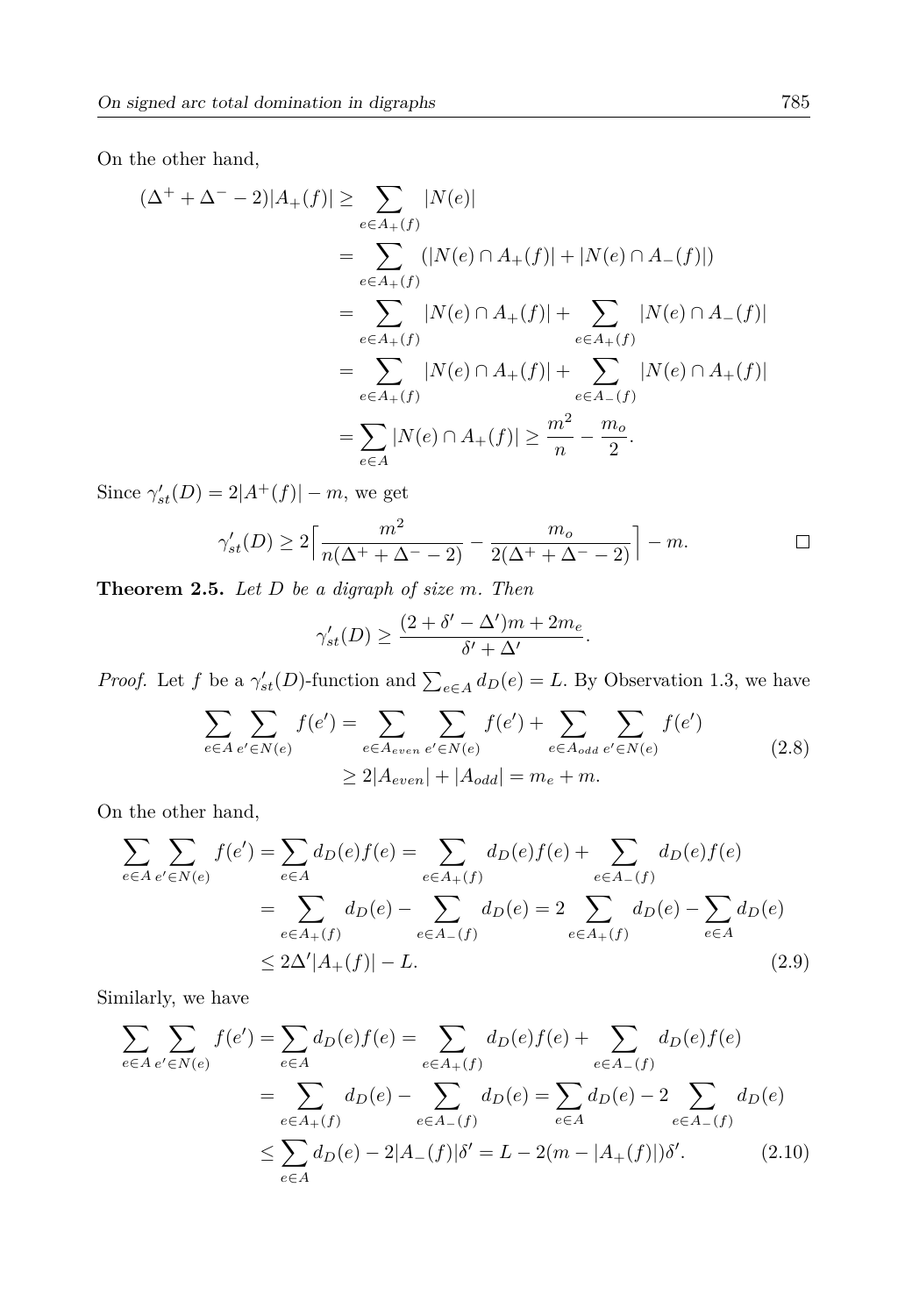By  $(2.8)$ – $(2.10)$ , we deduce the following inequalities:

$$
m + m_e + L \le 2\Delta' |A_+(f)|
$$
 and  $m + 2m\delta' + m_e - L \le 2\delta' |A_+(f)|$ . (2.11)

Summing the inequalities in  $(2.11)$ , we have

$$
|A_+(f)| \ge \frac{(1+\delta')m + m_e}{\delta' + \Delta'},
$$

and hence

$$
\gamma'_{st}(D) = 2|A_{+}(f)| - m \ge \frac{(2 + \delta' - \Delta')m + 2m_e}{\delta' + \Delta'}.
$$

 $\Box$ 

**Theorem 2.6.** Let  $D$  be a digraph of size  $m$  with the arc degree sequence  $d'_1 \geq d'_2 \geq \ldots \geq d'_m$ . Then

$$
\gamma'_{st}(D) \ge 2\left\lceil \frac{m+m_e+L-2L_t+2td'_{t+1}}{2d'_{t+1}} \right\rceil - m,
$$

where  $t = \max\left\{ \left\lceil \frac{m(1+2\delta') - L + m_e}{2\delta'}\right\rceil, \left\lceil \frac{m+L+m_e}{2\Delta'}\right\rceil \right\}, L_t = \sum_{i=1}^t d_i'$  and  $L = \sum_{e \in A} d_D(e)$ .

*Proof.* Let f be a  $\gamma'_{st}(D)$ -function on D. From (2.11), we have

$$
|A_+(f)| \ge \frac{m+L+m_e}{2\Delta'}, \quad |A_+(f)| \ge \frac{m(1+2\delta')-L+m_e}{2\delta'}.
$$

S<sub>o</sub>

$$
|A_{+}(f)| \geq t = \max\left\{ \left\lceil \frac{m(1+2\delta') - L + m_e}{2\delta'} \right\rceil, \left\lceil \frac{m + L + m_e}{2\Delta'} \right\rceil \right\}.
$$

It follows from inequality  $(2.8)$  and the inequality chain  $(2.9)$  that

$$
m + m_e \le 2 \sum_{e \in A_+(f)} d_D(e) - \sum_{e \in A} d_D(e)
$$
  

$$
\le 2 \left( \sum_{i=1}^t d'_i + (|A_+(f)| - t) d'_{t+1} \right) - L
$$
  

$$
= 2 \left( L_t + (|A_+(f)| - t) d'_{t+1} \right) - L.
$$

Therefore

$$
|A_+(f)| \geq \Big \lceil \frac{m+m_e+L-2L_t+2td'_{t+1}}{2d'_{t+1}} \Big \rceil
$$

and hence

$$
\gamma'_{st}(D) = 2|A_+(f)| - m \ge 2\left\lceil \frac{m + m_e + L - 2L_t + 2td'_{t+1}}{2d'_{t+1}} \right\rceil - m.
$$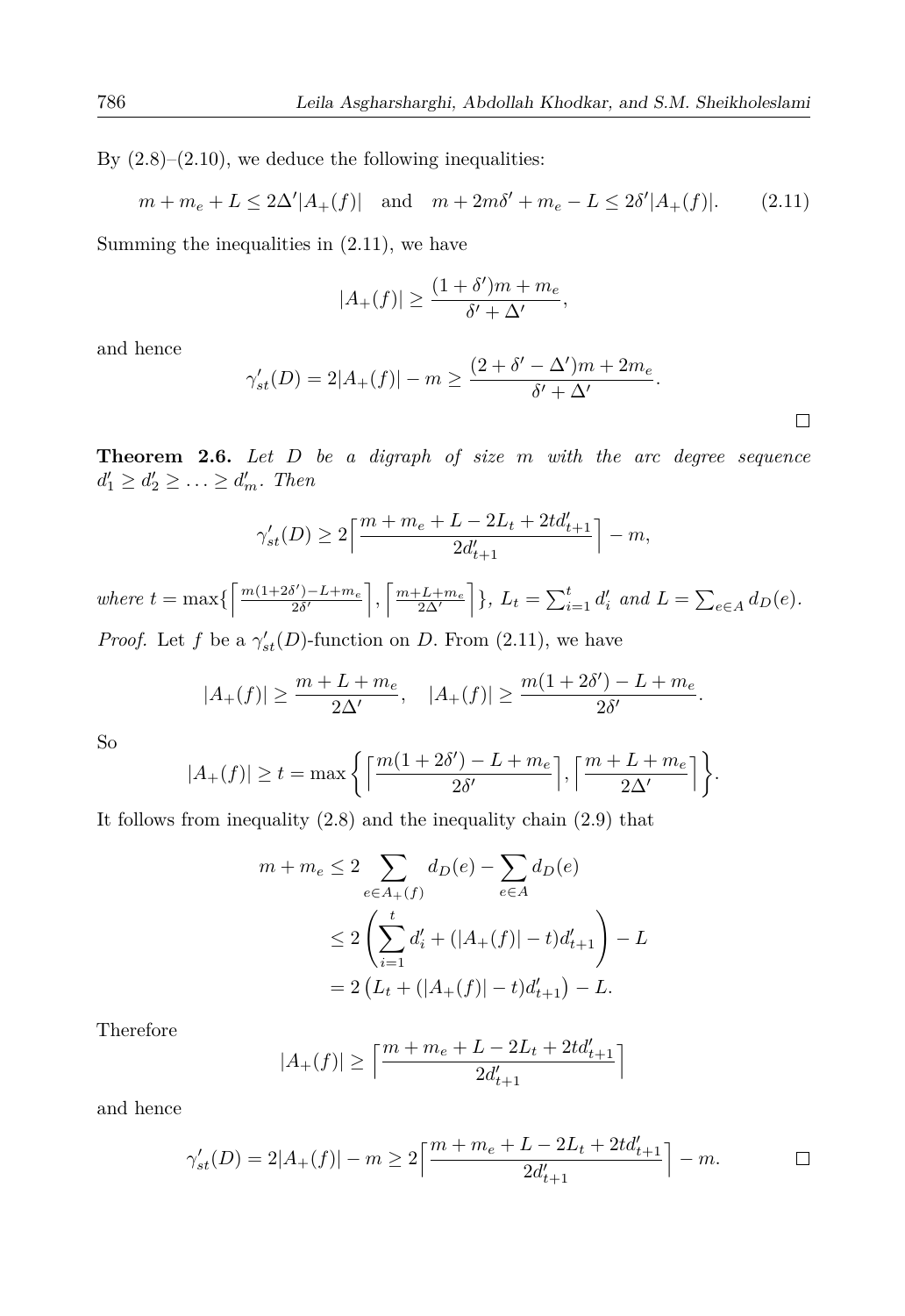**Theorem 2.7.** For every simple connected digraph D with  $2 \le \delta' \le \Delta' \le 6$ ,  $\gamma'_{st}(D) \ge 0$ . *Proof.* Let f be a  $\gamma'_{st}(D)$ -function. Since  $2 \leq \delta' \leq \Delta' \leq 6$ , we have  $|N_D(e) \cap A_+(f)| \geq 2$ and  $|N_D(e) \cap A_-(f)| \leq 2$ . Now it is clear that

$$
2|A_{-}(f)| \leq \sum_{e \in A_{-}(f)} |N_{D}(e) \cap A_{+}(f)| = \sum_{e \in A_{+}(f)} |N_{D}(e) \cap A_{-}(f)| \leq 2|A_{+}(f)|.
$$

Thus  $|A_-(f)| \leq |A_+(f)|$  and hence,  $\gamma'_{st}(D) = |A_+(f)| - |A_-(f)| \geq 0$ .

#### 3. SIGNED ARC TOTAL DOMINATION IN ORIENTED GRAPHS

Let G be the complete bipartite graph  $K_{2,3}$  with bipartite sets  $V = \{v_1, v_2\}$  and  $U = \{u_1, u_2, u_3\}$ . Let  $D_1$  be an orientation of G such that all arcs go from V into U and let  $D_2$  be an orientation of G such that  $A(D_2) = \{(v_1, u_1), (u_1, v_2) | j = 1, 2, 3\}.$ It is easy to see that  $\gamma'_{st}(D_1) = 2$  and  $\gamma'_{st}(D_2) = 6$ . Therefore, two distinct orientations of a graph can have different signed total arc domination numbers. Motivated by this observation, we define lower orientable signed total arc domination number dom'<sub>et</sub>(G) and upper orientable signed total arc domination number  $Dom'_{st}(G)$  of a graph G as follows:

$$
\text{dom}_{st}'(G) = \min \{ \gamma_{st}'(D) \mid D \text{ is an orientation of } G \text{ with } \delta' \ge 1 \},
$$

and

$$
Dom'_{st}(G) = max\{\gamma'_{st}(D) | D \text{ is an orientation of } G \text{ with } \delta' \geq 1\}.
$$

An immediate consequence of Proposition 1.5 now follows.

**Corollary 3.1.** For  $n \geq 3$ ,  $dom'_{st}(P_n) = n - 1$ ,  $dom'_{st}(C_n) = n$ .

**Proposition 3.2.** If  $G = K_{1,m}$  is a star, then  $dom'_{st}(K_{1,m}) = \begin{cases} 3 & m \text{ is odd,} \\ 2 & m \text{ is even.} \end{cases}$ 

*Proof.* Consider the graph  $K_{1,m}$  with bipartite sets  $\{v_1\}$  and  $\{u_1, u_2, \ldots, u_m\}$ . Let D be an orientation of  $K_{1,m}$  and let f be a  $\gamma'_{st}(D)$ -function. If  $d^+_{D}(v_1) = 0$  or  $d^-_{D}(v_1) = 0$ , then  $|A_{-}(f)| = (m-2)/2$  if m is even and  $|A_{-}(f)| = (m-3)/2$  if m is odd. Hence,  $\gamma'_{st}(D) = 2$  if m is even and  $\gamma'_{st}(D) = 3$  if m is odd. Suppose that  $d^{\dagger}_D(v_1)$  and  $d_D^-(v_1) \geq 1$ . If either  $d_D^+(v_1) = 1$  or  $d_D^-(v_1) = 1$ , then there is an arc  $e = v_1 u_i$  with  $d_D(e) = 0$ , a contradiction. So  $d^+_D(v_1)$  and  $d^-_D(v_1) \geq 2$ . Let, without loss of generality, that  $u_1 \in N^+(v_1)$  and  $u_2 \in N^-(v_1)$ . If m is odd, then either  $f(N(v_1u_1)) \geq 2$ or  $f(N(u_2v_1)) \geq 2$ . Thus  $\gamma'_{st}(D) \geq 3$ . If m is even, since  $f(N(v_1u_1)) \geq 1$  and  $f(N(u_2v_1)) \geq 1$ , it follows that  $\gamma'_{st}(D) \geq 2$ . This completes the proof.  $\Box$ 

**Lemma 3.3.** For  $m \geq 2$ ,  $\gamma'_{st}(K_{2,m}) = \begin{cases} 4 & \text{if } m \text{ is even,} \\ 2 & \text{if } m \text{ is odd.} \end{cases}$ 

 $\Box$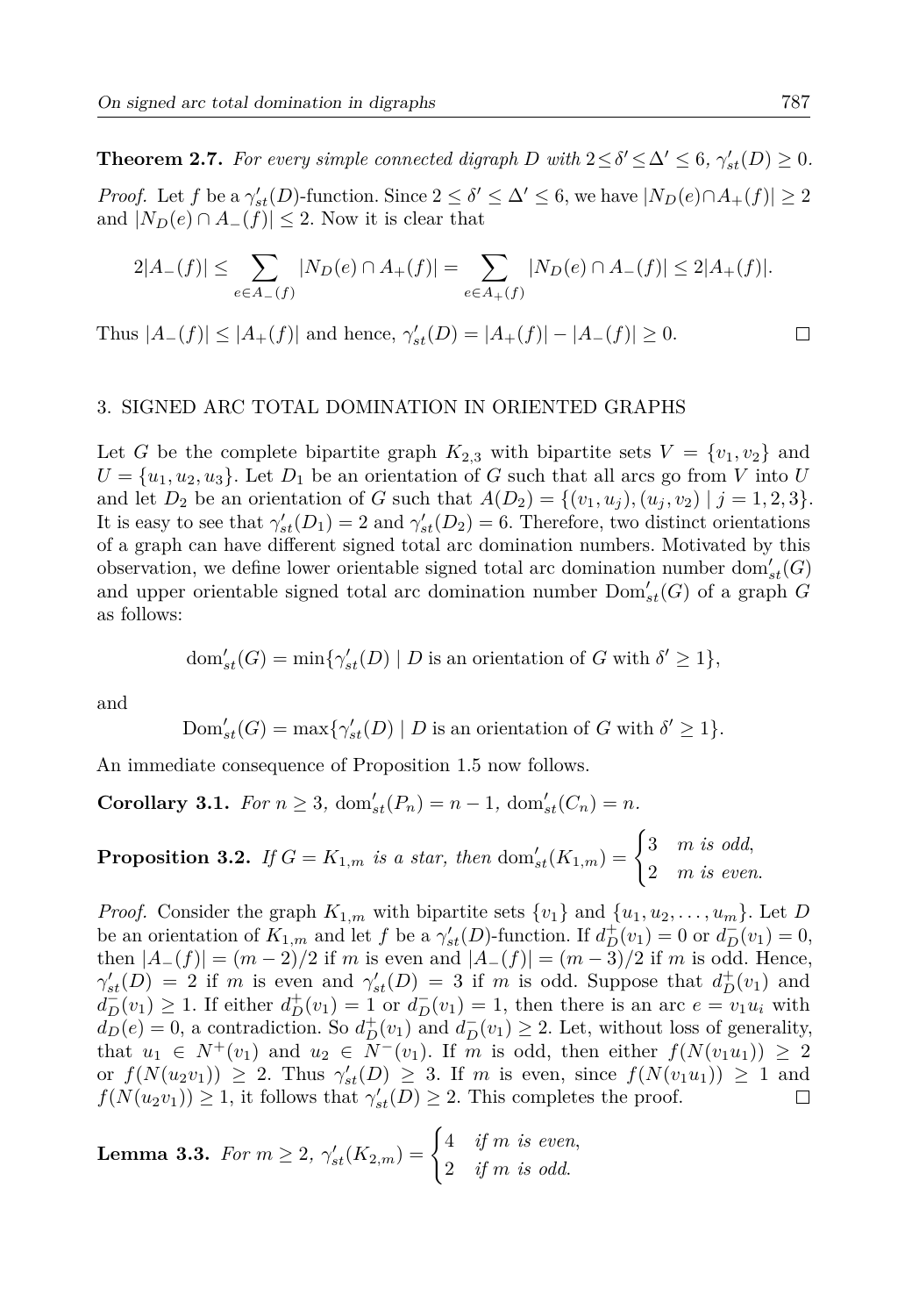*Proof.* Let  $X = \{u_1, u_2\}$  and  $Y = \{v_1, v_2, \dots, v_m\}$  be the partite sets of  $K_{2,m}$  and let f be a  $\gamma'_{st}(K_{2,m})$ -function. We consider two cases.

Case 1.  $m$  is odd.

Since

$$
f(N(u_1v_1)) = f(u_2v_1) + \sum_{i=2}^{m} f(u_1v_i) \ge 1
$$

and

$$
f(N(u_2v_1)) = f(u_1v_1) + \sum_{i=2}^{m} f(u_2v_i) \ge 1,
$$

we have

$$
\omega(f) = \sum_{i=1}^{m} f(u_1v_i) + \sum_{i=1}^{m} f(u_2v_i) = f(N(u_1v_1)) + f(N(u_2v_1)) \ge 2.
$$

Define  $g: E(K_{2,m}) \to \{-1,1\}$  by  $g(u_1v_1) = g(u_2v_1) = 1$  and  $g(u_1v_i) = g(u_2v_i) =$  $(-1)^i$  for  $2 \leq i \leq m$ . Obviously, g is an SETDF of  $K_{2,m}$  of weight 2 and so  $\gamma'_{st}(K_{2,m}) \leq 2$ . Therefore  $\gamma'_{st}(K_{2,m}) = 2$ .

Case 2,  $m$  is even.

Define  $g: E(K_{2,m}) \to \{-1,1\}$  by  $g(u_i v_1) = g(u_i v_2) = 1$  for  $i = 1,2$  and  $g(u_1 v_i) =$  $g(u_2v_i) = (-1)^i$  for  $3 \leq i \leq m$ . Obviously g is an SETDF of  $K_{2,m}$  of weight 4 and hence  $\gamma'_{st}(K_{2,m}) \leq 4$ . Now we show that  $\gamma'_{st}(K_{2,m}) = 4$ . Since m is even,  $f(N(u_1v_1)) \geq 2$  and  $f(N(u_2v_1)) \geq 2$ . Hence,

$$
\omega(f) = f(N(u_1v_1)) + f(N(u_2v_1)) \ge 4.
$$

Therefore  $\gamma'_{st}(K_{2,m})=4$ .

**Proposition 3.4.** For  $m \geq 2$ ,  $dom'_{st}(K_{2,m}) = \begin{cases} 2 & \text{if } m \text{ is odd,} \\ 4 & \text{if } m \text{ is even.} \end{cases}$ 

*Proof.* Let  $U = \{u_1, u_2\}$  and  $V = \{v_1, v_2, \dots, v_m\}$  be the partite sets of  $K_{2,m}$ , D be an orientation on  $K_{2,m}$  and f be a  $\gamma'_{st}(D)$ -function. If  $d^+_D(v_i) = 2$  (or  $d^-_D(v_i) = 2$ ) for each  $1 \leq i \leq m$ , then we are done by Lemma 3.3. Without loss of generality, suppose that  $d_D^+(u_1) \geq d_D^-(u_1)$ . We distinguish two cases.

*Case 1.*  $d_D^+(v_i) = d_D^-(v_i) = 1$ , for some *i*, say *i* = 1.

Without loss of generality, suppose that  $u_1v_1, v_1u_2 \in A(D)$ . Since  $f(N(u_1v_1)) \geq 1$ , there is at least one arc  $e' \in N(u_1v_1)$  such that  $f(e') = 1$ . Similarly, there is an arc  $e'' \in N(v_1u_2)$  such that  $f(e'') = 1$ . Since

$$
|N(e') \cap (\{u_2v_i \mid u_2v_i \in A(D)\})| \le 1
$$

and

$$
|N(e'') \cap (\{v_i u_1 \mid v_i u_1 \in A(D)\})| \le 1.
$$

 $\Box$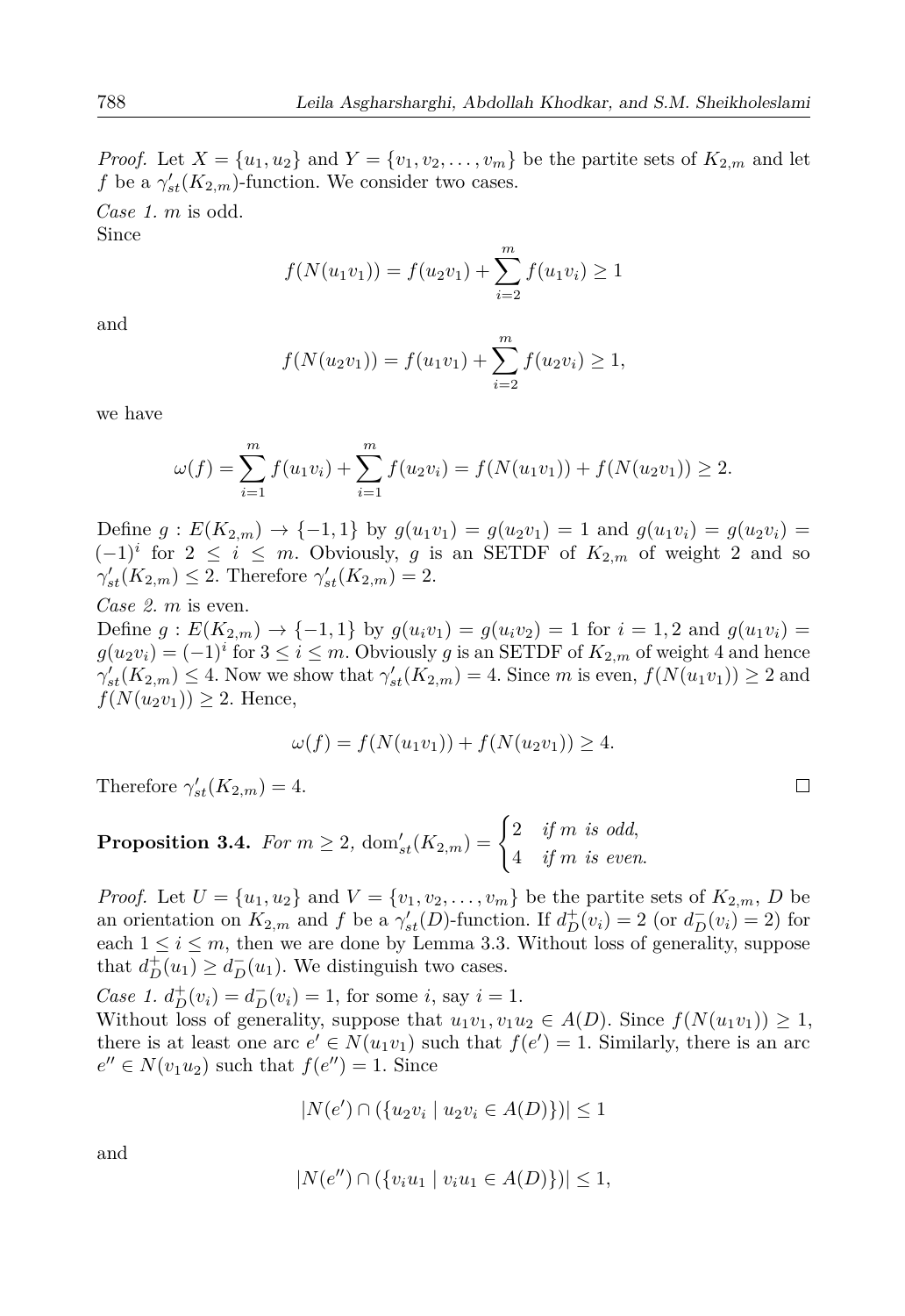we have

$$
\gamma'_{st}(D) \ge \sum_{u_2v_i \in A(D)} f(u_2v_i) + f(e') + f(N(e')) + f(e'') + f(N(e'')) + \sum_{v_iu_1 \in A(D)} f(v_iu_1) - 2
$$
  
 
$$
\ge 4 - 2 = 2.
$$

Hence, if m is odd, then the statement is true. Assume that m is even. If either  $|N(e')|$ and  $|N(e'')|$  are even or

$$
|N(e') \cap (\{u_2v_i \mid u_2v_i \in A(D)\})| = |N(e'') \cap (\{v_iu_1 \mid v_iu_1 \in A(D)\})| = 0,
$$

then by an argument similar to that described above we get  $\gamma'_{st}(D) \geq 4$ . We consider two subcases.

Subcase 1.1.  $|N(e')|$  is odd and  $|N(e') \cap (\{u_2v_i \mid u_2v_i \in A(D)\})| = 1$  (the case  $|N(e'')|$ ) is odd and  $|N(e'') \cap (\{v_i u_1 \mid v_i u_1 \in A(D)\})| = 1$  is similar). Then  $|N(u_1v_1)|$  is even. Let

$$
\{x\} = N(e') \cap (\{u_2v_i \mid u_2v_i \in A(D)\}).
$$

If  $f(x) = -1$ , then  $\sum_{u_1v_i \in A(D)} f(u_1v_i) \geq 3$  and  $\sum_{u_2v_i \in A(D)} f(u_2v_i) \geq -1$  and if  $f(x) = 1$ , then  $\sum_{u_1v_i \in A(D)} f(u_1v_i) \ge 1$  and  $\sum_{u_2v_i \in A(D)} f(u_2v_i) \ge 1$ . Consequently,<br>  $\sum_{u_1v_i \in A(D)} f(u_1v_i) + \sum_{u_2v_i \in A(D)} f(u_2v_i) \ge 2$ . Moreover, since  $f(N(e'')) \ge 1$ , we have  $\sum_{v_i}$   $\sum_{i=1}$   $f(v_iu_2) \geq 1$ . If there is an arc  $y = v_iu_1$  (note that since m and  $|N(u_1v_1)|$  are even, there is at least one arc  $v_iu_1$  in  $A(D)$  such that  $f(y) = 1$ , then  $\sum_{v_iu_1\in A(D)} f(v_iu_1) \geq 1$ . Therefore

$$
\gamma'_{st}(D) = \sum_{u_1v_i \in A(D)} f(u_1v_i) + \sum_{u_2v_i \in A(D)} f(u_2v_i) + \sum_{v_iu_1 \in A(D)} f(v_iu_1) + \sum_{v_iu_2 \in A(D)} f(v_iu_2) \ge 4.
$$

Suppose that  $f(v_i u_1) = -1$  for each  $v_i u_1 \in A(D)$ . Then  $d_D^-(u_1) = 1$ . Without loss of generality, suppose that  $\{v_m\} = N_D^-(u_1)$ . Since  $\sum_{e \in N(v_m u_1)} f(e) \geq 1$ , we have  $f(v_m u_2) = 1$  and since  $f(N(v_m u_2)) \geq 1$ , we have  $\sum_{v_i u_2 \in A(D)} \overline{f(v_i u_2)} \geq 3$ . Therefore,

$$
\gamma'_{st}(D) = \sum_{u_1v_i \in A(D)} f(u_1v_i) + \sum_{u_2v_i \in A(D)} f(u_2v_i) + f(v_mu_1) + \sum_{v_iu_2 \in A(D)} f(v_iu_2) \ge 4.
$$

Subcase 1.2.  $|N(e')|$  is odd and  $|N(e'') \cap (\{v_i u_1 \mid v_i u_i \in A(D)\})| = 1$  (the case  $|N(e'')|$ ) is odd and  $|N(e') \cap (\{u_2v_i \mid u_2v_i \in A(D)\})| = 1$  is similar).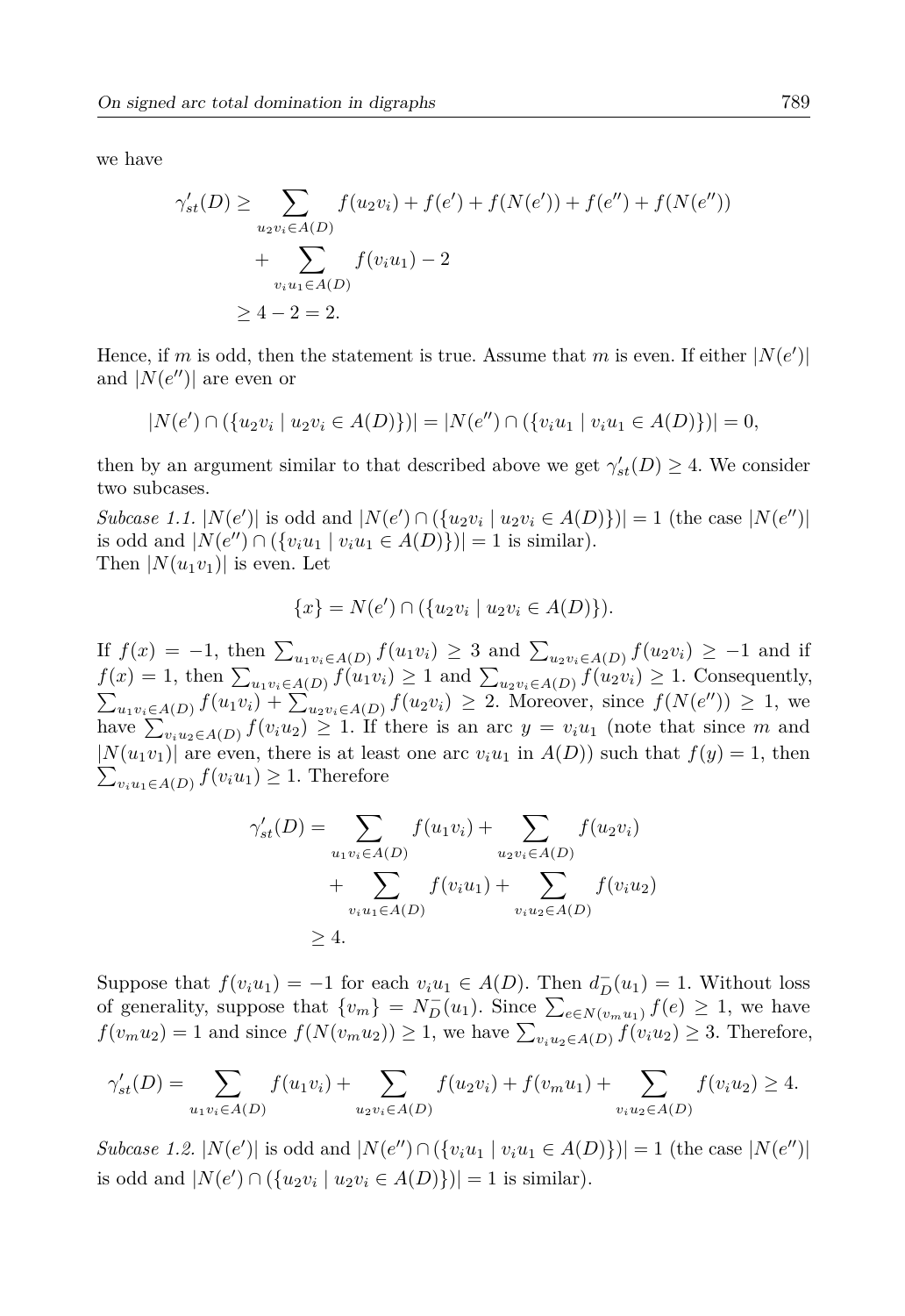Let  $\{z\} = N(e'') \cap (\{v_iu_1 \mid v_iu_1 \in A(D)\})$ . If  $f(z) = -1$ , then  $\sum_{v_iu_2 \in A(D)} f(v_iu_2) \ge 3$ <br>and  $\sum_{v_iu_1 \in A(D)} f(v_iu_1) \ge -1$  and if  $f(z) = 1$ , then  $\sum_{v_iu_2 \in A(D)} f(v_iu_2) \ge 1$ and  $\sum_{v_iu_1\in A(D)} f(v_iu_1) \geq 1$ . Hence,  $\sum_{v_iu_1\in A(D)} f(v_iu_1) + \sum_{v_iu_2\in A(D)} f(v_iu_2) \geq 2$ . If  $d_D^+(u_2)=0$ , since  $f(N(e'))\geq 1$ , then  $\sum_{u_1v_i\in A(D)} f(u_1v_i)\geq 2$  and if there is an arc  $y = u_2v_i$  such that  $f(y) = 1$ , then  $\sum_{u_2v_i \in A(D)} f(u_2v_i) \geq 1$ . Therefore

$$
\gamma'_{st}(D) = \sum_{u_1v_i \in A(D)} f(u_1v_i) + \sum_{u_2v_i \in A(D)} f(u_2v_i) + \sum_{v_iu_1 \in A(D)} f(v_iu_1) + \sum_{v_iu_2 \in A(D)} f(v_iu_2)
$$
  
\n $\geq 4.$ 

Suppose that  $f(u_2v_i) = -1$  for each  $u_2v_i \in A(D)$ . Then  $d_D^+(u_2) = 1$ . Without loss of generality, suppose that  $\{v_m\} = N_D^+(u_2)$ . Then  $\overline{f}(u_1v_m) = 1$  and  $\sum_{u_1v_i\in A(D)} f(u_1v_i) \geq 3.$  Therefore,

$$
\gamma'_{st}(D) = \sum_{u_1v_i \in A(D)} f(u_1v_i) + f(u_2v_m) + \sum_{v_iu_1 \in A(D)} f(v_iu_1) + \sum_{v_iu_2 \in A(D)} f(v_iu_2) \ge 4.
$$

Case 2.  $d_D^+(v_i) = 2$  and  $d_D^-(v_j) = 2$ , for some *i*, *j*. Without loss of generality, suppose that  $d_D^+(v_i) = 2$  for  $1 \le i \le t$  and  $d_D^-(v_i) = 2$  for  $t+1 \leq j \leq m$ . Then by Lemma 3.3,

$$
\gamma'_{st}(D) = \gamma'_{st}(K_{2,t}) + \gamma'_{st}(K_{2,m-t}) \ge 2 + 2 = 4.
$$

This completes the proof.

**Theorem 3.5.** For any integer t, there is a graph G with  $dom'_{st}(G) = -t$ .

*Proof.* For a given positive integer  $r \geq 4$ , let T be a graph that obtained from a star  $K_{1,r}$  by subdividing all of its edges once and let G be the graph obtained from  $t+1$  copies of T with central vertices  $v_1, v_2, \ldots, v_{t+1}$  by adding the edges  $v_1v_2, v_2v_3, \ldots, v_tv_{t+1}$ (see Figure 1).



**Fig. 1.** A digraph with  $\gamma'_{st}(D) = -4$ 

Let  $\{v_j, v_{i,j}, u_{i,j} \mid 1 \leq i \leq t\}$  be the vertex set of jth copy of T, where  $N(v_{i,j}) =$  $\{v_i, u_{i,j}\}\$  and  $u_{i,j}$  are leaves for each i. Let D be an arbitrary orientation of G and let f be a  $\gamma'_{st}(D)$ -function. Clearly, either  $d^+_D(v_{i,j}) = 2$  or  $d^-_D(v_{i,j}) = 2$  for each i, j because  $\delta' \geq 1$ . In both cases, f assigns +1 to each non-pendant arc of each copy of T.

$$
\qquad \qquad \Box
$$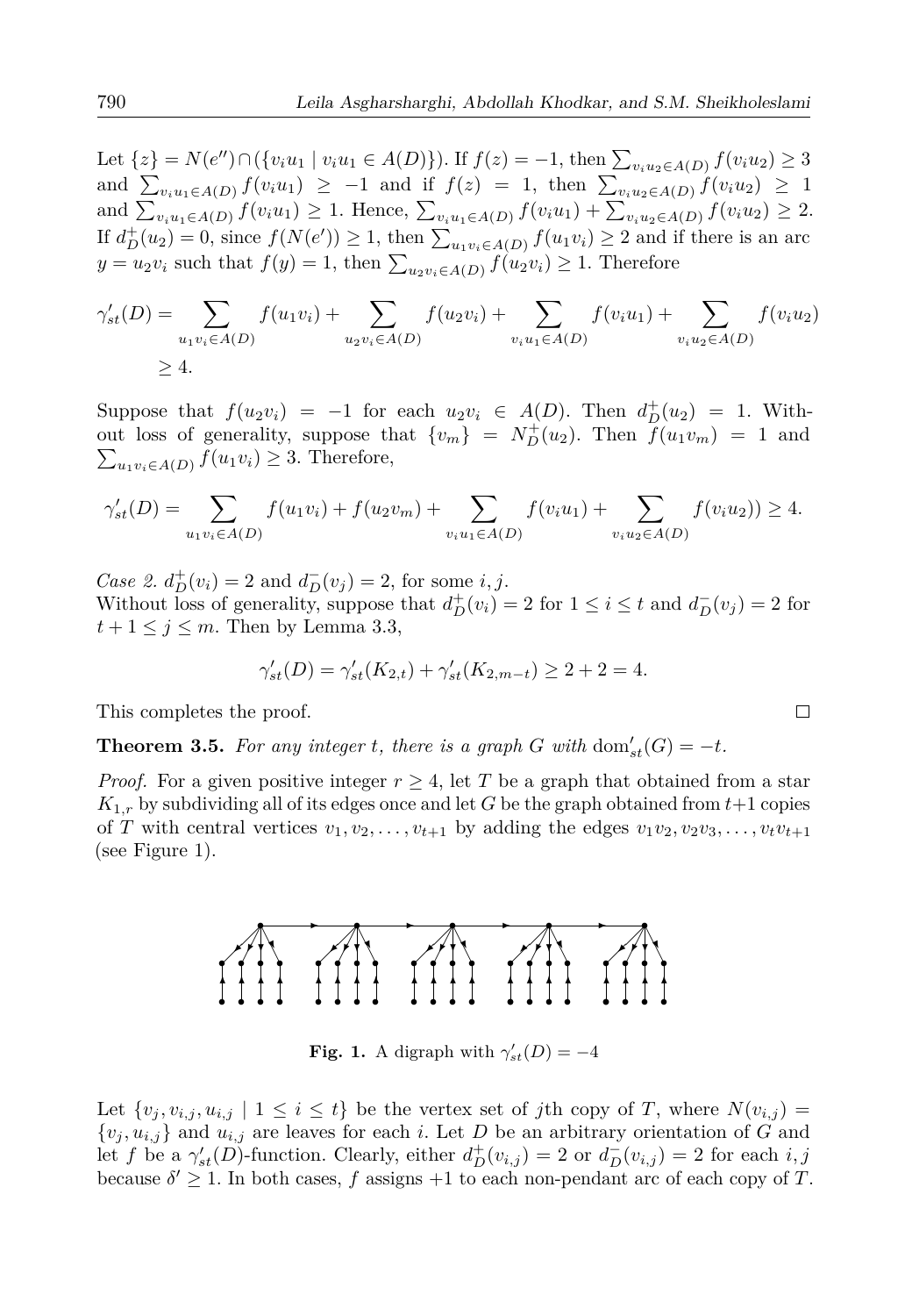Since the least possible weight for f will be achieved if  $f(e) = -1$  for each other arcs, we have  $\omega(f) \ge (t+1)r - (t+1)r - t = -t$ . In order to show that  $dom'_{st}(G) \le -t$ , let  $D$  be an orientation of  $G$  such that

$$
A(D) = \{ (v_j, v_{j+1}), (v_j, v_{i,j}), (u_{i,j}, v_{i,j}) : 1 \le i \le r, 1 \le j \le t \},\
$$

as illustrated in Figure 1 for  $t = 4$ . Define  $f : A(D) \rightarrow \{-1, 1\}$  by  $f(v_j v_{i,j}) = +1$  and  $f(v_j, v_{j+1}) = f(u_{i,j}v_{i,j}) = -1$  for  $1 \le i \le r$  and  $1 \le j \le t$ . Obviously, f is an SATDF on D of weight  $-t$ . Therefore, dom'<sub>st</sub> $(G) = -t$ .  $\Box$ 

**Theorem 3.6.** If T is a tree of order  $n \geq 3$ , then

$$
dom'_{st}(T) \ge \frac{7-n}{3}.
$$

Furthermore, this bound is sharp.

*Proof.* The proof is by induction on n. The statement holds for all trees of order  $n = 3, 4, 5$ . Assume T is a tree of order  $n \geq 6$  and that the statement holds for all trees with smaller orders. Let D be an arbitrary orientation of T with  $\delta' \geq 1$  and let f be a  $\gamma'_{st}(D)$ -function. We consider two cases.

Case 1. There is a non-pendant arc, say  $e = uv \in A(D)$ , for which  $f(e) = -1$ . Let  $D_1$  and  $D_2$  be the components of  $D - e$  with  $u \in D_1$  and  $v \in D_2$ . Obviously, the order of  $D_1$  and  $D_2$  are greater than 3 and  $\gamma'_{st}(D) = f(A(D_1)) - 1 + f(A(D_2))$ . For  $i = 1, 2$ , the function f, restricted to  $D_i$ , is an SATDF of  $D_i$ , and so  $\gamma'_{st}(D_i) \leq f(A(D_i))$ . By the inductive hypothesis,

$$
\gamma'_{st}(D_i) \ge \frac{7-|A(D_i)|}{3}.
$$

Thus

$$
\gamma'_{st}(D) \ge -1 + \frac{7 - |A(D_1)|}{3} + \frac{7 - |A(D_2)|}{3} = \frac{11 - n}{3} > \frac{7 - n}{3}.
$$

Case 2. The only arcs e for which  $f(e) = -1$  are pendant arcs. Then  $f(v^+) \ge 0$  for each  $v \in V(D)$  with  $d^+_D(v) \ge 2$  and  $f(v^-) \ge 0$  for each  $v \in V(D)$ with  $d_{D}^{-}(v) \geq 2$ . Let

$$
P_D^+ = \{ v \in V(D) \mid d_D^+(v) \ge 2 \text{ and } f(v^+) = 0 \} \text{ and}
$$
  

$$
P_D^- = \{ v \in V(D) \mid d_D^-(v) \ge 2 \text{ and } f(v^-) = 0 \}.
$$

First, let  $P_D^+ = P_D^- = \emptyset$ . Then f is an SEDF of D. Hence,  $\gamma_s'(D) \geq |V(D)| - |A(D)|$ (see [2]). Since  $n \geq 6$  and  $|V(D)| = |A(D)| + 1$ , it follows that

$$
\gamma'_{st}(D) = f(A(D)) \ge \gamma'_{s}(D) \ge 1 > \frac{7-n}{3}
$$

Without loss of generality, suppose that  $P_D^+ \neq \emptyset$ . Let  $P_D^+ = \{u_1, u_2, \dots, u_k\}$ . Obviously, there is no  $+1$  pendant arc out from  $u_i$  for each i. Let

$$
M_D^+(u_i) = \{ u \in N_D^+(u_i) \mid d_D^-(u) \ge 2 \}.
$$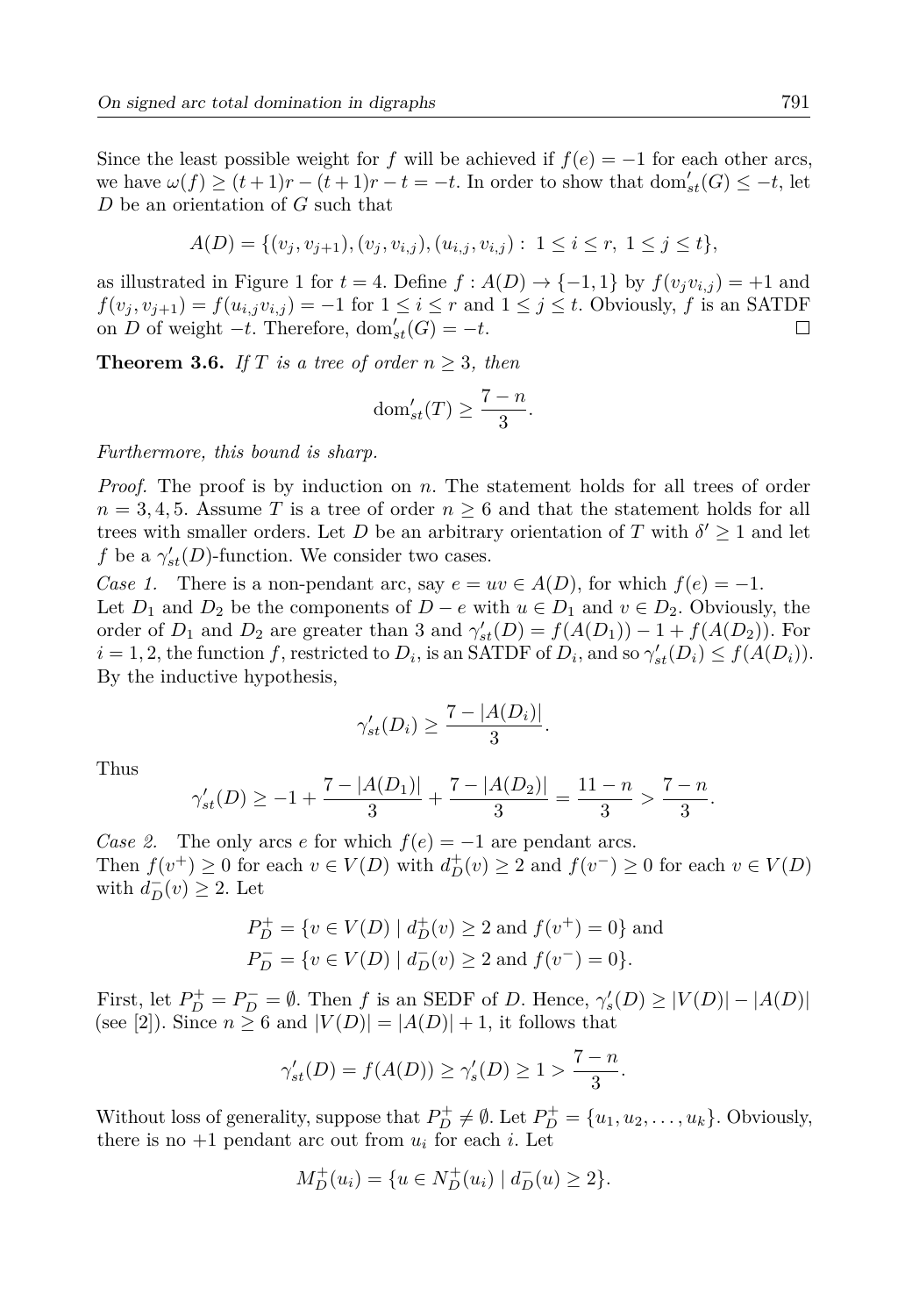Let first  $|M_D^+(u_i)| \geq 2$  for some *i*. Without loss of generality we may assume  $|M_D^+(u_1)| \geq 2$  and  $v_1, v_2 \in M_D^+(u_1)$ . Let  $D_1$  and  $D_2$  be the connected components of  $D - u_1v_1$  for which  $v_1 \in V(D_1)$ . Let  $D'_1$  be obtained from  $D_1$  by adding a new pendant arc  $w_1v_1$  and let  $D'_2$  be obtained from  $D_2$  by deleting one of the  $-1$  pendant arcs out from  $u_1$ . Now define  $g: A(D'_1) \to \{-1, +1\}$  by  $g(w_1v_1) = +1$  and  $g(e) = f(e)$ if  $e \in A(D_1)$ . Obviously, g is an SATDF of  $D'_1$  and  $f|_{D'_2}$  is an SATDF of  $D'_2$ . By the inductive hypothesis,

$$
\gamma'_{st}(D'_i) \ge \frac{7 - |A(D'_i)|}{3}.
$$

Thus

$$
\gamma'_{st}(D) = f(A(D)) = g(A(D'_1)) + f|_{D'_2}(A(D'_2)) - 1
$$
  
\n
$$
\geq -1 + \frac{7 - |A(D'_1)|}{3} + \frac{7 - |A(D'_2)|}{3} > \frac{7 - n}{3}.
$$

Now let  $M_D^+(u_i) = \{v_i\}$  for each  $1 \leq i \leq k$ . Since  $f(N(u_i v_i)) \geq 1$ , we have  $f(v_i^-) \geq 3$ for each *i*. Let  $D'$  be obtained from  $D$  by deleting all pendant vertices and the vertices of  $P_D^+$ . We distinguish three subcases.

Subcase 2.1.  $d_{D'}^-(v_1) \geq 1$ ,  $e = v v_1 \in A(D')$  and  $f(v^+) = 1$  in D.

By the construction of D' we have  $d^+_D(v) \geq 3$ . Since  $f(v^+) = 1$  and all arcs in D' are +1 arcs, there exists a pendant arc  $e'$  out from v in D, say  $e' = vz$ . Let  $D_1$  and  $D_2$ be the connected components of  $D-e$  containing  $v_1$  and v, respectively. Let  $D'_1$  be obtained from  $D_1$  by adding a new pendant arc  $v'v_1$  at  $v_1$  and  $D'_2 = D_2 - z$ . It is easy to see that the order of  $D'_1$  and  $D'_2$  are greater than 3. Define  $g: A(D'_1) \to \{-1, +1\}$ by  $g(v'v_1) = 1$  and  $g(e) = f(e)$  if  $e \in A(D_1)$ . Obviously, g and  $f|_{D'_2}$  are SATDFs of  $D'_1$  and  $D'_2$ , respectively. By the inductive hypothesis,

$$
\gamma'_{st}(D'_i) \geq \frac{7-|V(D_i)|}{3}.
$$

Thus

$$
\gamma'_{st}(D) = f(A(D)) = g(A(D'_1)) + f|_{D'_2}(A(D'_2)) - 1
$$
  
\n
$$
\geq -1 + \frac{7 - |V(D'_1)|}{3} + \frac{7 - |V(D'_2)|}{3} > \frac{7 - n}{3}.
$$

Subcase 2.2.  $d_{D'}^-(v_1) \geq 1$ ,  $e = v v_1 \in A(D')$  and  $f(v^+) \geq 2$  in D.

Let  $D_1$  and  $D_2$  be the connected components of  $D - e$ . Let  $D'_1$  and  $D'_2$  be obtained from  $D_1$  and  $D_2$  by adding new pendant arcs  $v'v_1$  and  $vv''$ , respectively. Define  $g_1: A(D'_1) \to \{-1, +1\}$  by  $g_1(v'v_1) = 1$  and  $g(e) = f(e)$  if  $e \in A(D_1)$ , and  $g_2: A(D'_2) \rightarrow \{-1, +1\}$  by  $g(vv'') = 1$  and  $g(e) = f(e)$  if  $e \in A(D_2)$ . Obviously,  $g_i$  is an SATDF of  $D'_i$  for  $i = 1, 2$ . In addition, we have  $|V(D'_1)| + |V(D'_2)| = n + 2$ . By the inductive hypothesis,

$$
\gamma'_{st}(D) = f(A(T)) = g_1(A(D'_1)) + g_2(A(D'_2)) - 1 > \frac{7-n}{3}
$$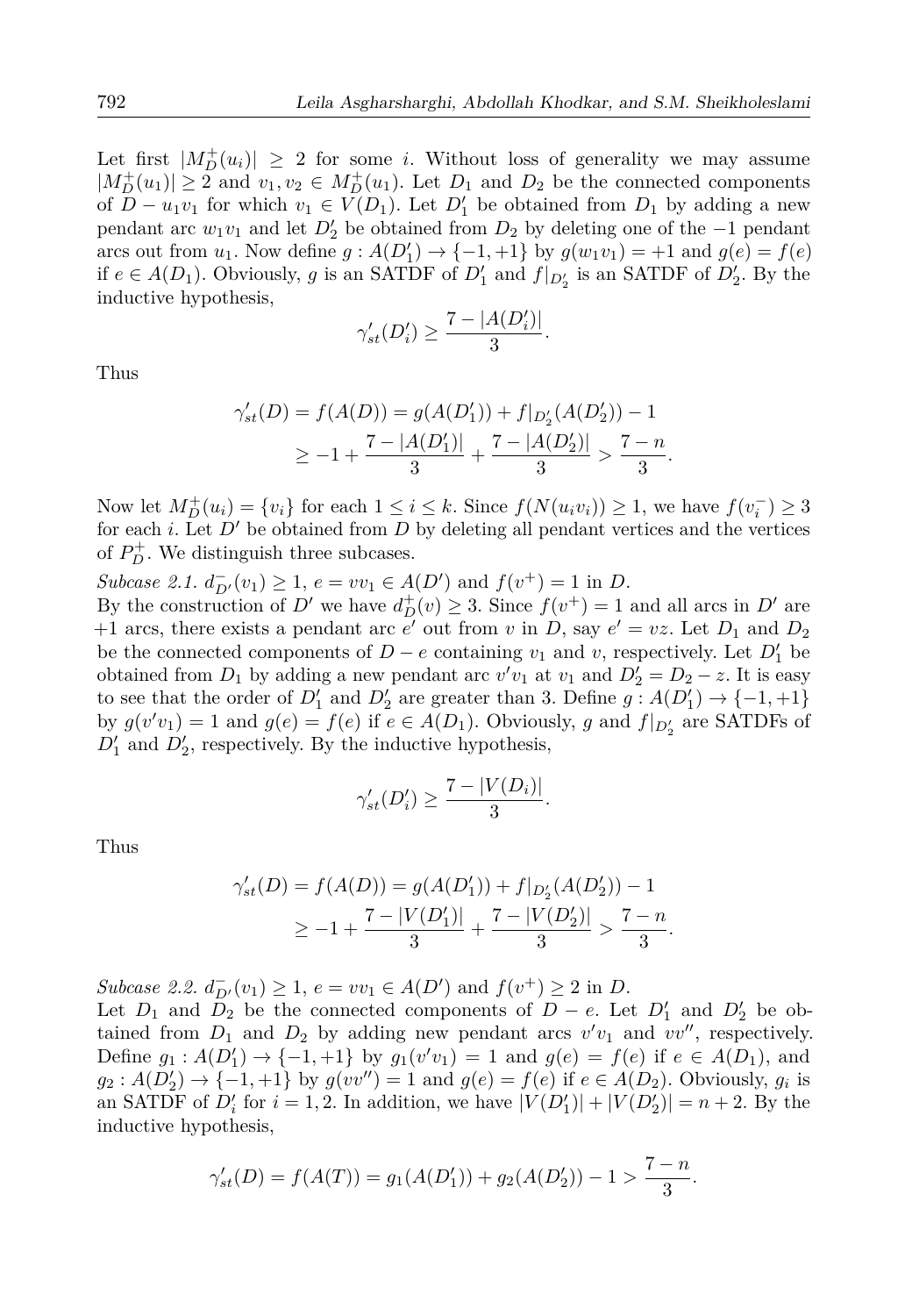Subcase 2.3.  $d_{D'}^-(v_1)=0$ .

This implies that  $u_i v_1 \in A(D)$  for each  $1 \leq i \leq k$ . If there exist two pendant arcs at  $v_1$ , say  $e' = xv_1$ ,  $e'' = yv_1$ , such that  $f(e') = -1$  and  $f(e'') = 1$ , then using the inductive hypothesis on  $D - \{x, y\}$  we have

$$
\gamma'_{st}(D) \ge \frac{7 - (n - 2)}{3} > \frac{7 - n}{3}
$$

Let r be the number of pendant in-neighbors of  $v_1$ . By assumption  $k - r = f(v_1^-) \geq 3$ . Furthermore, since  $f(u_i^+) = 0$ , there exists a pendant arc  $u_i w_i$  for each i. Therefore,  $n \geq 2k+r+1$  and hence,  $r \leq \frac{n-7}{3}$ . If  $D_1$  is the subdigraph induced by  $(\bigcup_{i=1}^{k} N_{D}^{+}(u_i)) \cup$  $N_{D}^{-}(v_1)$ , then  $\omega(f|_{D_1}) = -r$ . Now let  $D_2$  be the digraph obtained from D by deleting all arcs of  $D_1$  and all the isolated vertices. If  $|V(D_2)| = 0$ , then  $D = D_1$  and we are done. Let  $|V(D_2)| \neq 0$ . Since D is an oriented tree, it is easy to verify that  $D_2$  has t components, where  $t = |V(D_1) \cap V(D_2)|$ . Since the order of each component of  $D_2$  is greater than 2, by the induction hypothesis and Observation 1.4, we have

$$
\gamma'_{st}(D_2) \ge \frac{7t - |V(D_2)|}{3}
$$

Therefore

$$
\gamma'_{st}(D) \ge \gamma'_{st}(D_1) + \gamma'_{st}(D_2) \ge \frac{7 - |V(D_1)|}{3} + \frac{7t - |V(D_2)|}{3}
$$
  
= 
$$
\frac{7(t+1) - (n+t)}{3} > \frac{7-n}{3}.
$$

In order to show the sharpness of the lower bound, let  $D$  be a digraph with vertex set

$$
V(D) = \{w, u_i, v_i, w_j \mid 1 \le i \le k, k \ge 3 \text{ and } 1 \le j \le k - 3\},\
$$

and arc set

$$
A(D) = \{ww_j, w u_i, v_i u_i \mid 1 \le i \le k \text{ and } 1 \le j \le k - 3\}
$$

(see Figure 2).



Fig. 2. Digraph D with  $k = 7$